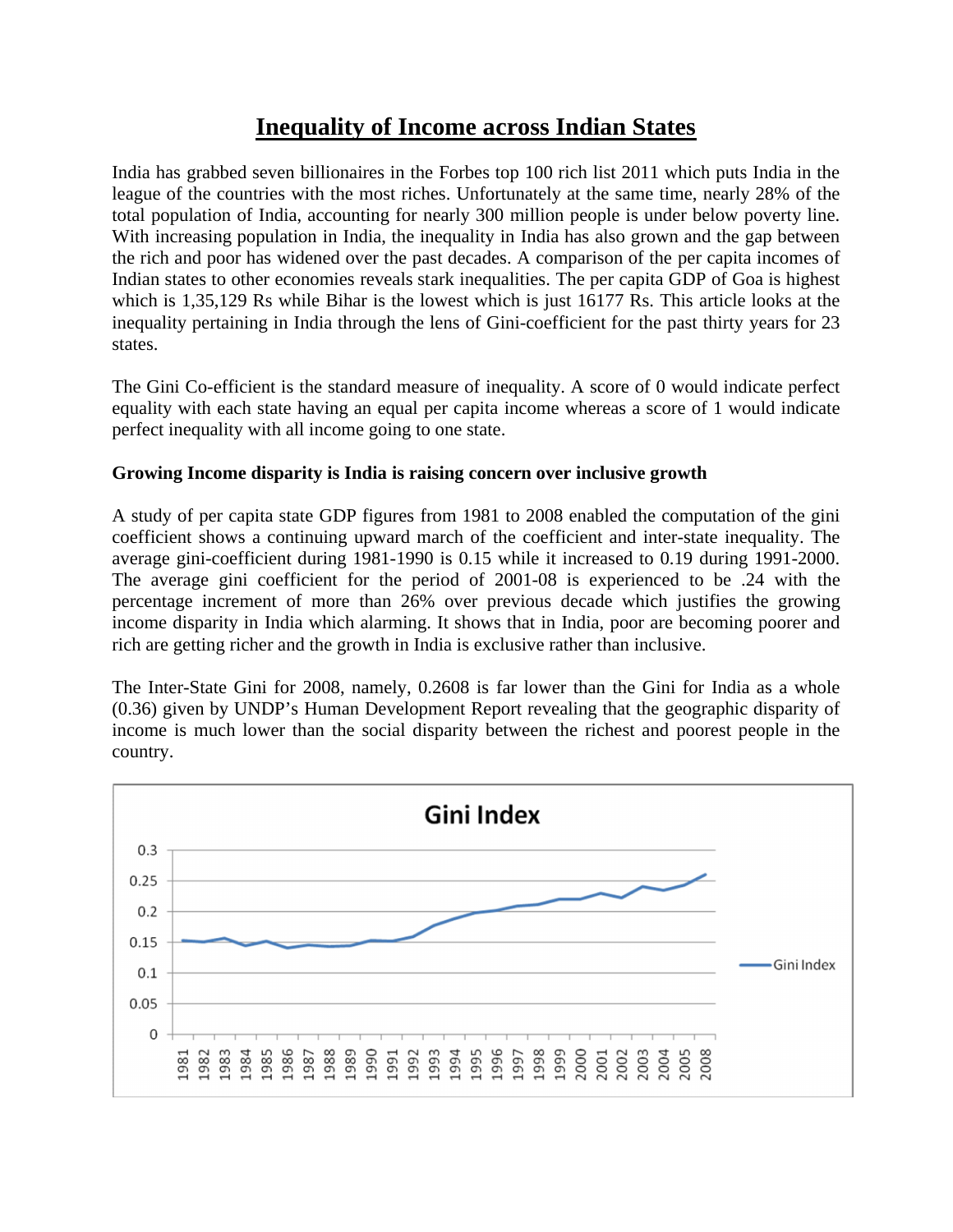### **Eastern states of the country are lagging in growth as compared to the richer western states**

The development divide in India does not lie along a North-South basis, but rather an east-west basis. The 82.5 parallel which is used to determining Indian Standard Time (IST) is arguably the dividing line between the more developed west and the less developed east. A comparison of states lying wholly to the west of this line with states which partly or wholly lie east of this line illustrates this divide.

The average per capita GDP (at current prices) of western states to eastern states from 1981 to 2008 is shown in the diagram below. The gap between per capita incomes of eastern and western states grew by an average of 11% in the 1980s, 19% during the 1990s and slowed down to 10% in the early 2000s. This reflects that eastern states are now getting richer at slower pace but still they lag far behind the western states. These states need to focus on their economic development to reduce their poverty levels which decrease the income disparity and eventually increase their per capita income.



On an average, Easterners grew slower and Westerners faster than the national growth rates for the period of 1991-2009. The average growth rate of the eastern states during 2003-2009 was 7.5% and western states were 8.5% against the overall growth rate of 7.9%. Some low income states like Bihar grew rapidly in the 2000s though the remaining BIMARU states – Madhya Pradesh, UP and Rajasthan grew at a rate slower than the national average.

Looking at the Human Development Index scores, an alternative development indicator also reflects this phenomenon. The average HDI score for western states of 0.53 is higher than the